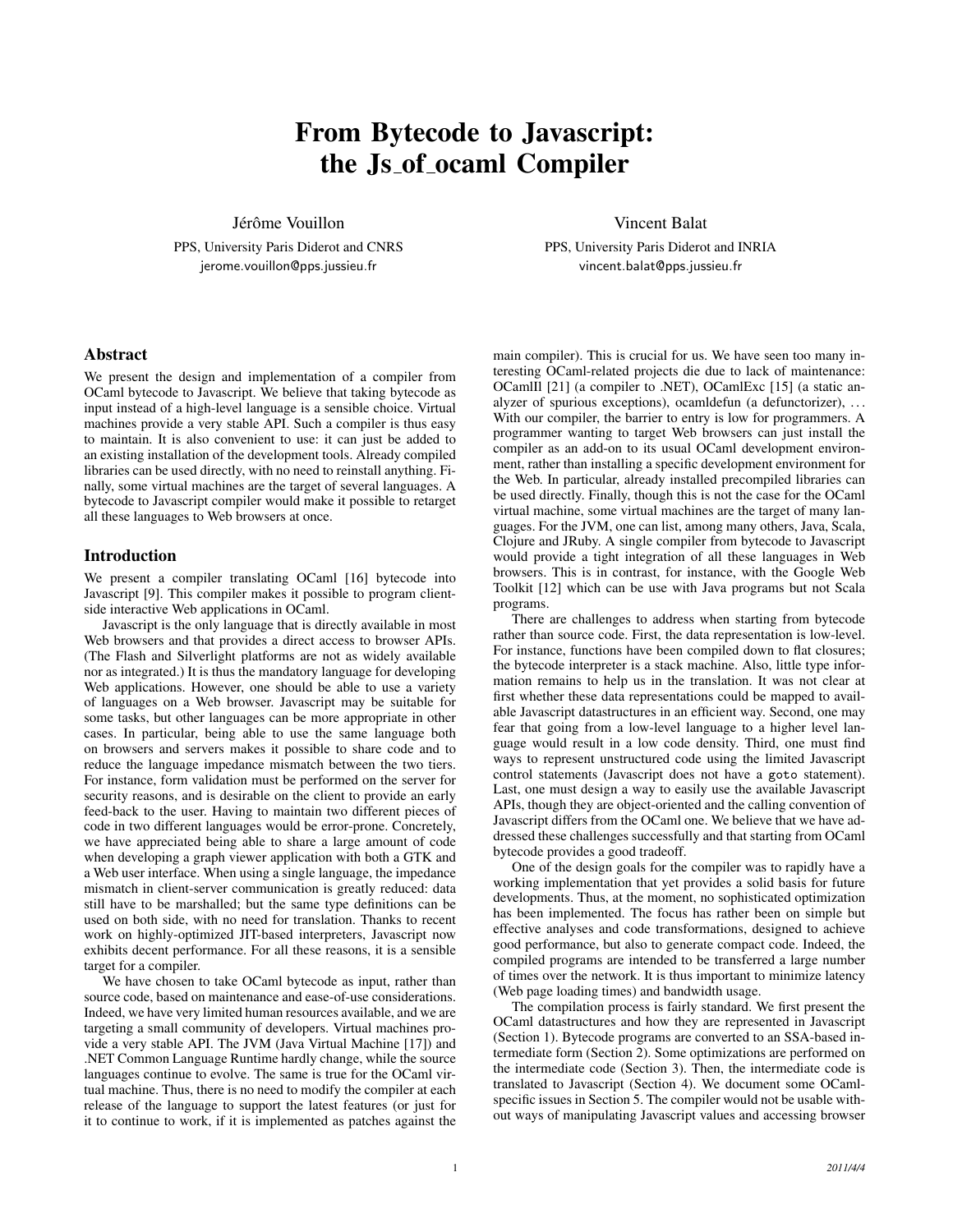APIs. We deal with this interoperability issue in Section 6. Finally, we have performed extensive benchmarks of the compiler to assess its performance (Section 7).

## 1. Data Representation

Data representation is crucial performance-wise. One must choose representations that match the OCaml semantics, that can be translated from Javascript, and that are implemented efficiently by Javascript engines.

OCaml has a number of predefined types: integers, floatingpoint numbers, characters, strings, booleans, arrays. New types can be declared using a type declaration. For instance, the following declaration defines trees of integers.

$$
type\ tree = \text{Leaf} \mid \text{Node of tree} * int * tree
$$

A value of type tree is either a leaf, with constructor Leaf, or a node, with constructor Node, containing two subtrees and an integer.

The OCaml virtual machine differs only slightly from the Zinc machine [14] of Caml Light. It uses a very uniform memory model. An OCaml value is a word of either 32 or 64 bits depending on the architecture. This word represents either an integer or a pointer in the heap (integers are the only unboxed values). They are distinguished by the lower bit, which is 1 for integers and 0 for pointers. The heap is composed of memory blocks of arbitrary size preceded by a one-word header. This header contains informations such as the size of the block, a tag indicating the kind of the block, and some bits reserved for the garbage collector. One of the uses of the tag is to distinguish structured blocks (containing valid values) which should be recursively traversed by the garbage collectors from blocks containing unstructured data (such as floating-point numbers or the characters of a string).

With the OCaml virtual machine, integers, booleans and characters are represented as integers. Arrays are represented as structured blocks. String and floating-point numbers are stored into unstructured blocks. Functional values are represented as flat closures, that is, blocks with a special tag and that contain a pointer to the code of the function as well as the values of the free variables of the function. Type constructors with no argument, such as Leaf, are represented as integers. Other type constructors are represented as memory blocks. The integer value and the tag of the memory block make it possible to distinguish the different constructors of a same type definition. Modules are represented as memory blocks; functors (that is, higher-order modules) are represented as function taking modules as arguments and returning a module.

For the translation to Javascript, we have made the following choices. The integers and floating-point numbers of the OCaml virtual machine are represented as Javascript numbers. Structured blocks are represented as Javascript arrays. The first element of the array is the tag; subsequent elements are the contents of the block. Closures are represented as Javascript functions. We take advantage of the scoping mechanism of Javascript. Thus, the function body is compiled in such a way that free variables are accessed directly from the outer scopes rather than from the closure. We use our own implementation of strings. Indeed, OCaml strings are mutable arrays of 8-bit characters, while Javascript strings are immutable UTF-16 strings. More details on how integers and strings are handled are provided in Section 5.

We do not perform any special mapping for exceptions; in particular, OCaml exceptions remain generative. OCaml objects are mostly compiled away during bytecode generation. Thus, we do not have to deal with them in a special way. There are just a few bytecode instructions for method resolution which are implemented as Javascript functions.

|  | $ ::= I : B  $ STOP        | bytecode stream            |
|--|----------------------------|----------------------------|
|  |                            | bytecode instruction       |
|  | $ACCO$   $ACC1$   $PUSH$   | stack manipulation         |
|  | CONSTINT n   MULINT        | integer operations         |
|  | CLOSURE n, 1   APPLY1      | function operations        |
|  | RETURN n                   |                            |
|  | BRANCH 1   BGEINT n, 1, 1' | <i>branch instructions</i> |
|  |                            |                            |

Figure 1. Bytecode instructions

| 68 ACCO                          | copy top of stack to accu            |
|----------------------------------|--------------------------------------|
| 69 BGEINT 0.79                   | branch if $0 >$ accu                 |
| 72 ACCO                          |                                      |
| 73 PUSH                          | push accu on stack                   |
| 74 CONSTINT 2                    | store integer 2 into accu            |
| 76 MULINT                        | multiply the two values              |
| 77 RETURN 1                      | pop stack and return                 |
| 79 ACCO                          |                                      |
| 80 RETURN 1                      |                                      |
|                                  |                                      |
| 82 CLOSURE 0,68 allocate closure |                                      |
| 85 PUSH                          |                                      |
| 86 CONSTINT 10                   |                                      |
| 88 PUSH                          |                                      |
| 89 ACC1                          | copy second element of stack to accu |
| 90 APPLY1                        | invoke function                      |
|                                  |                                      |
|                                  |                                      |

Figure 2. Bytecode sample

# 2. From Bytecode to Intermediate Code

### 2.1 OCaml Bytecode

The OCaml virtual machine [14] is a stack machine (like the JVM) with an accumulator (a single register that stores the result of the last instruction, if any, thus avoiding some stack operations).

A bytecode program is basically composed of a sequence of instructions ending by a STOP instruction. We list in Figure 1 some of the bytecode instructions. We use them to illustrate the compilation process. The semantics of these operations is given in Section 2.3 when presenting the conversion from bytecode to intermediate code. In the actual bytecode, the instruction BGEINT only takes one target address l. The second address l' is convenient for specifying the translation to intermediate code. It will always be the address of the immediately following instruction.

As a running example, we consider the OCaml code sample below. A function f is defined. This function takes as argument an integer x. If the integer is strictly positive, the function returns twice the integer. Otherwise, it returns the integer itself. The function is later applied to integer 10.

let 
$$
f(x) = \text{if } x > 0 \text{ then } 2 * x \text{ else } x
$$
  
f(10)

The decompiled portion of a bytecode program corresponding to these two lines is shown in Figure 2. The leftmost column is the address (in words) of each instruction. When running the program, the execution moves at some point to address 82. There, the function closure corresponding to function f is allocated and put in the accumulator. The function has no free variable, hence its environment is empty (integer argument 0). The code of the function starts at address 68. The closure is pushed on the stack (instruction PUSH). Then, the function call is performed. The integer constant 10 is loaded in the accumulator, then pushed on the stack. The closure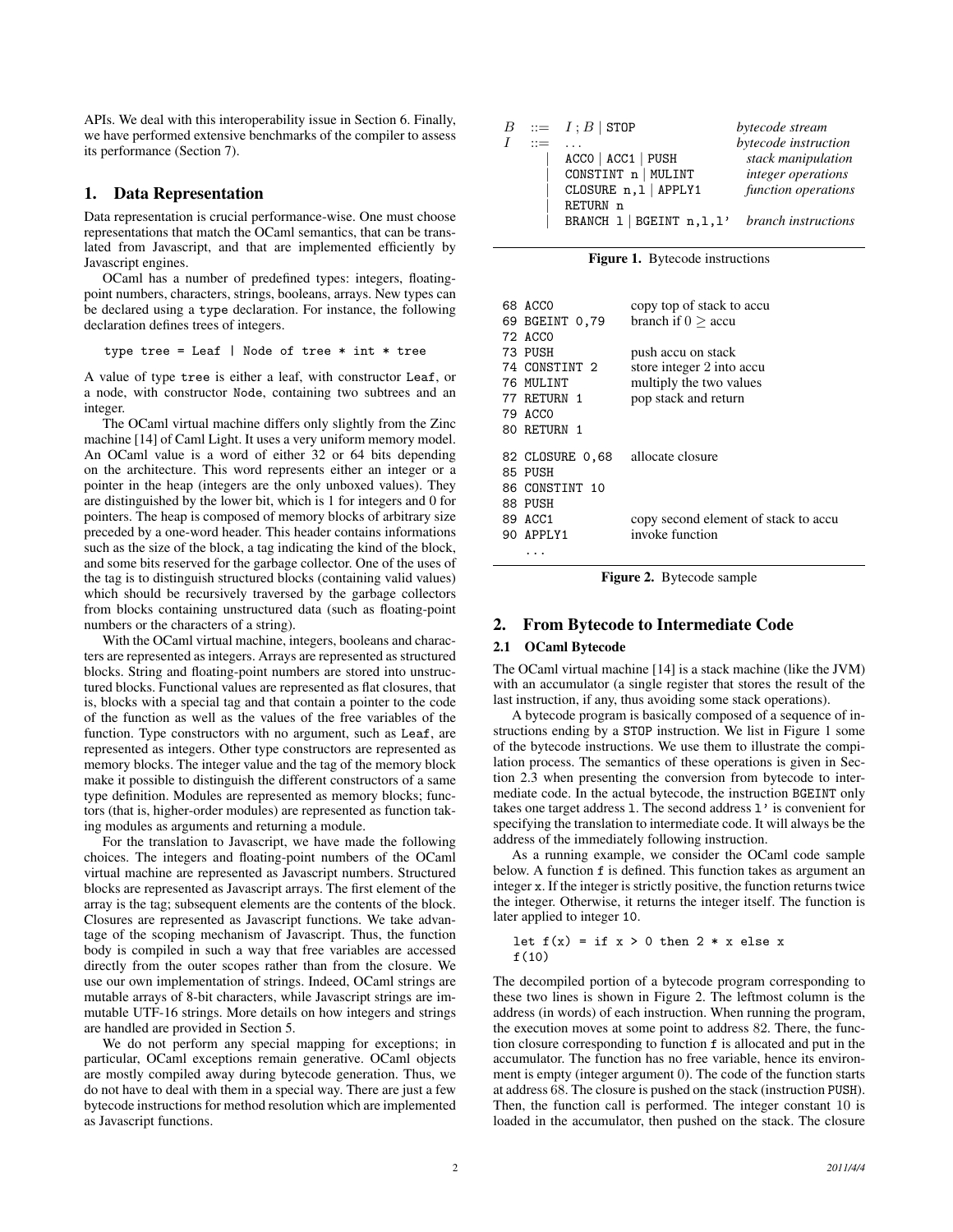|            | $::=$ | $i: C \mid c$                          | intermediate code    |
|------------|-------|----------------------------------------|----------------------|
| Ì,         | $::=$ |                                        | <i>instruction:</i>  |
|            |       | $x=e$                                  | assignment           |
| $\epsilon$ | $::=$ |                                        | expression:          |
|            |       | $n\,$                                  | integer constant     |
|            |       | $\text{fun}(\sigma)\{l(\sigma')\}$     | function closure     |
|            |       | $x(\sigma)$                            | function invocation  |
|            |       | " $p$ " $(\sigma)$                     | primitive invocation |
| C          | $::=$ |                                        | control instruction  |
|            |       | branch $l(\sigma)$                     | unconditional branch |
|            |       | if x then $l(\sigma)$ else $l(\sigma)$ | conditional branch   |
|            |       | return $x$                             | function return      |
|            |       | stop                                   | end of program       |

Figure 3. Intermediate Code

is retrieved from the stack and put in the accumulator (instruction ACC1). Finally, the function is invoked (instruction APPLY1). The execution process thus moves to address 68. The integer 10 at the top of the stack is copied into the accumulator. As it is not inferior or equal to 0, the conditional branch is not taken. The integer is put in the accumulator, then pushed again onto the stack. The integer 2 is placed into the accumulator. The instruction MULINT multiplies the two integers in the accumulator and on the stack top and pop the stack. The resulting integer 20 is in the accumulator. Finally, the function returns, discarding one value (integer 10) from the stack. The value 20 returned by the function is in the accumulator.

#### 2.2 Intermediate Code

A variant of static single-assignment form (SSA) is used as intermediate representation. This variant has a more functional flavor than the standard SSA presentation. When two control-flow edges join, a variable may hold different values depending on the incoming edge. In standard SSA form this is expressed by a notational trick, the  $\phi$  function:  $x = \phi(y, z)$  means that the value of either variable  $y$  or variable  $z$  is assigned to variable  $x$ , depending on the incoming edge. Here, instead of using  $\phi$  functions, blocks are parameterized and values are passed explicitly from blocks to blocks. For instance, if there is a jump from a source block with arguments  $z$  and  $t$  to a target block with two parameters  $x$  and  $y$ , the values of variables  $z$  and  $t$  are assigned respectively to variables  $x$ and  $y$  when moving from the source block to the destination block. As we shall see at the beginning of Section 3, there is a simple correspondence between the two notations: a  $\phi$  function can be associated to each block parameter. Our variant otherwise keeps the essential property that each variable in a program has only one definition (it is assigned to only once). The domination-based scoping is also kept: the scope of a variable extends from its definition to every places that can be reached only via its definition.

The intermediate representation is composed of a set of blocks. A block is composed of a block location l, the block parameters  $\sigma$ and some code C. The compiler uses integers for block locations (this integer is in fact the location of the corresponding bytecode sequence in the source program). Block parameters  $\sigma$  are a sequence of variables  $x_1, \ldots, x_n$ . A variable x is represented by an integer. A counter is used in the implementation to generate fresh variables.

The syntax of intermediate code is given in Figure 3. A piece of intermediate code  $C$  is a sequence of instructions  $i$  followed by a control instruction c. One instruction is the assignment of the value of an expression  $e$  to a variable  $x$ . Expressions can be, among others, a constant, a function closure, a function invocation or a primitive invocation. Integer multiplication is one of these primitives. Later, we present other instructions to manage exceptions (Section 2.4) and deal with memory blocks (Section 3.3).

#### 2.3 Translation to Intermediate Code

The bytecode program is decomposed by the compiler in blocks of bytecode instructions that are always executed sequentially. Each block is compiled to intermediate code independently. The first step of the compilation process is to delimit these blocks. The start address of each block can be found by traversing recursively the code: it is either the address 0 (program entry point), the target of a branch instruction, the start of a function, or the address of an exception handler (see Section 2.4 for the later). The end of a block can be explicit, right after a control instruction. It may also be implicit, when a branch instruction points to the middle of a sequence of instructions. All these implicit delimitations are collected by scanning the bytecode sequentially from start to end and recording the target address of each branch instruction.

To compile a block, one also need its static environment. More precisely, one need the size of the current stack frame. For this, a recursive traversal of the program is performed, starting from the entry point, following the branches, and visiting the function body of each closure, while keeping track of the size of the current stack frame.

We can now specify the translation of a block. Values flow from previous blocks through the accumulator and the stack. We represent symbolically the contents of the accumulator at the beginning of the block as a fresh variable  $x$ , and the contents of the current stack frame as a sequence of fresh variables  $\sigma$ . The parameters of the block are then the concatenation  $x, \sigma$ . The translation of a block is specified in Figure 4 using inductive rules. It is defined as a predicate  $x : \sigma \vdash B \leadsto C$  where the variable x and the sequence of variables  $\sigma$  represents symbolically the contents of the accumulator and of the current stack frame,  $B$  is the sequence of bytecode instructions to compile, and  $C$  is the resulting intermediate code. The idea of starting the translation of each block with fresh variables can also be found in [1] and [2], which propose algorithms to put code into SSA form. For specifying the translation, we assume that whenever a block is implicitly terminated in the actual bytecode, a BRANCH instruction has been added to its tail, pointing to the immediately following block. The actual implementation compares the current location in the bytecode to the end of the block and generates a branch instruction when the limit is reached.

We present the translation of the most interesting instructions. No code is produced when translating a stack access ACC0. One just records that afterwards the value of the accumulator is the top element of the stack. The BRANCH 1 instruction is compiled to a branch instruction. The target block of the branch is at location l. The block arguments are the concatenation of the contents of the accumulator and of the stack. The APPLY1 instruction is compiled to the call of the function contained in the accumulator applied to a single parameter at the top of the stack. The results of the call is stored in a fresh variable  $z$ . Afterwards, the top element of the stack is discarded and the accumulator contains the value returned by the function. The CLOSURE instruction is compiled to a function closure allocation. We show here only the translation when the function has no free variable (when its environment is empty). The closure parameters are a sequence of fresh variables  $\sigma'$ . Their number is given by the arity of the function, which can be obtained from the location of its body l. The arguments are expected on the stack. The contents of the accumulator is unknown at the beginning of a function body and will not be used. Hence, a dummy variable  $z_0$ is used to symbolize this contents. The closure is stored in a fresh variable  $y$ . Afterwards, the accumulator contains the closure. The RETURN instruction is compiled to a corresponding return instruc-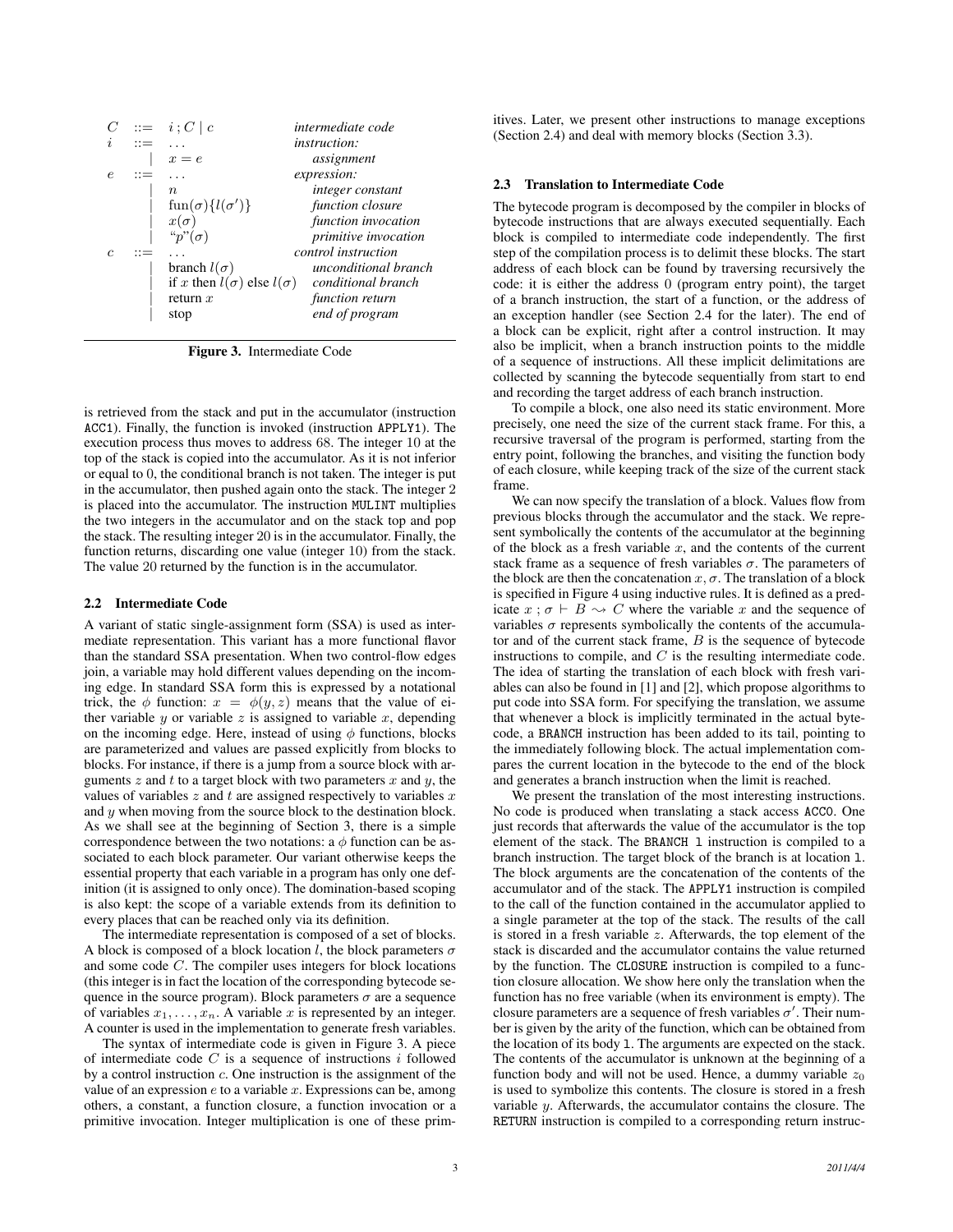$$
\begin{array}{cc}\nx; x, \sigma \vdash B \leadsto C & y; x, y, \sigma \vdash B \leadsto C & x; x, \sigma \vdash B \leadsto C & x; \sigma \vdash B \leadsto C & x \text{ fresh} \\
\hline\nx; y, \sigma \vdash \text{ACO} \; ; B \leadsto C & z \text{ fresh} & x; \sigma \vdash \text{PUSH} \; ; B \leadsto C & y; \sigma \vdash \text{COMSTINT } \mathbf{n} \; ; B \leadsto x = \mathbf{n} \; ; C \\
x; y, \sigma \vdash \text{MULINT } \mathbf{i} \; B \leadsto z = \text{``$*''}(x, y) \; ; C & x; \sigma \vdash \text{BRANCH } \mathbf{1} \; ; B \leadsto \text{branch } \mathbf{1}(x, \sigma) \\
y \text{ fresh} & x; \sigma \vdash \text{BGENNT } \mathbf{n} \; , \mathbf{1, 1'} \; ; B \leadsto y = \mathbf{n} \geq x \; ; \text{if } y \text{ then } \mathbf{1}(x, \sigma) \text{ else } \mathbf{1}'(x, \sigma) & x; \sigma \vdash \text{APPLY1 } \mathbf{i} \; B \leadsto x = x(y) \; ; C \\
y; \sigma \vdash B \leadsto C & y \text{ and } \sigma' \text{ fresh} & |\sigma'| = \text{arity}(1) \\
x; \sigma \vdash \text{CLOSURE } \mathbf{0, 1} \; ; B \leadsto y = \text{fun}(\sigma') \{ \mathbf{1}(z_0, \sigma') \} \; ; C & x; \sigma \vdash \text{RETURN } \mathbf{n} \; ; B \leadsto \text{return } x & x; \sigma \vdash \text{STOP } \leadsto \text{stop} \\
\end{array}
$$

|  | Figure 4. Translation to intermediate code |  |  |  |
|--|--------------------------------------------|--|--|--|
|--|--------------------------------------------|--|--|--|

tion. The number n of stack items to be discarded is not useful after translation. The returned value  $x$  is in the accumulator.

When compiling function, one actually needs to deal with the environment of the current function, that contains the values of the free variables of the function. We only sketch the translation of functions with non-empty environments. A bytecode closure is a memory block containing a pointer to the function code followed by the value of each free variable of the function. The CLOSURE n,l instruction grabs the n topmost elements of the stack to build the closure. When executing the body of a function, its closure is stored in a specific environment register. The ENVACC n instruction copies the n-th element of the environment to the accumulator. The compiler takes advantage of Javascript static scoping. For this, the environment is eliminated in a way similar to the stack. The translation predicate  $x : \sigma : \eta \vdash B \leadsto C$  actually takes an additional argument  $\eta$  representing symbolically the contents of the environment register. This argument is a sequence of variables each standing for an element of the environment. The translation of the ENVACC instruction is then similar to the ACCn instructions, except that the new contents of the accumulator is taken from the environment rather than from the stack.

$$
y; \sigma; \eta \vdash B \leadsto C \qquad \eta(\mathbf{n}) = y
$$
  

$$
x; \sigma; \eta \vdash \text{ENVACC } \mathbf{n}; B \leadsto C
$$

As an example, the translation of the piece of bytecode in Figure 2 is given in Figure 5. The translation process starts at address 82 that corresponds to the closure allocation and the function application. (There is a branch instruction pointing to this address, not shown here.) We assume that the stack is empty at the beginning of the block (we write • for an empty sequence of variables).

#### 2.4 Exceptions

Three bytecode instructions are dedicated to exception handling.

$$
I \ ::= \ \ldots \ | \ \mathtt{RAISE} \ | \ \mathtt{PUSHTRAP} \ \mathtt{1} \ | \ \mathtt{POPTRAP}
$$

The virtual machine keeps in a register a pointer to the stack frame describing the current exception handler, if any. This stack frame contains the address of the handler, the current function environment and a pointer to the frame of the previous handler. The PUSHTRAP instruction installs a handler by recording such a frame. The POPTRAP instruction restores the previous handler and pop the frame. The RAISE instruction pops all elements of the stack including the stack frame of the current handler. It restores the previous handler. Finally, it jumps to the handler. It expects the raised exception to be in the accumulator. The intermediate code has corresponding control instructions.

$$
c ::= \text{pushtrap } (l_1, \sigma_1), (x, (l_2, \sigma_2))
$$
  
| 
$$
\text{poptrap } (l, \sigma) \mid \text{raise } x \mid \dots
$$

| Accu and stack    | <b>Bytecode</b> | Intermediate code                 |
|-------------------|-----------------|-----------------------------------|
|                   |                 | block $68(a, b)$                  |
| $a \mathbin{;} b$ | 68 ACCO         |                                   |
| b:b               | 69 BGEINT 0,79  | $c = 0 > b$                       |
|                   |                 | if c then $79(b, b)$              |
|                   |                 | else $72(b, b)$                   |
|                   |                 | block $72(d, e)$                  |
| $d$ ; $e$         | 72 ACCO         |                                   |
| $e$ ; $e$         | 73 PUSH         |                                   |
| $e$ ; $e, e$      | 74 CONSTINT 2   | $f=2$                             |
| $f$ ; $e, e$      | 76 MULINT       | $q =$ "*" $(f, e)$                |
| $g$ ; $e$         | 77 RETURN 1     | return $q$                        |
|                   |                 | block $79(h, i)$                  |
| h:i               | 79 ACCO         |                                   |
| i; i              | 80 RETURN 1     | return $i$                        |
|                   |                 | block $82(j)$                     |
| $j$ ; $\bullet$   | 82 CLOSURE 0,68 | $k = \text{fun}(l) \{68(z, l)\}\$ |
| $k: \bullet$      | 85 PUSH         |                                   |
| k; k              | 86 CONSTINT 10  | $m=10$                            |
| m; k              | 88 PUSH         |                                   |
| m; m, k           | 89 ACC1         |                                   |
| $k$ ; $m, k$      | 90 APPLY1       | $n=k(m)$                          |
| $n\,;k$           |                 |                                   |

Figure 5. Example of translation

Besides, an exception handler  $(x,(l_2,\sigma))$  is associated to each block in between a PUSHTRAP and the matching POPTRAP. The arguments  $\sigma$  to the exception handler are the bound variable x standing for the raised exception as well as the variables corresponding to the portion of the stack available to the handler. These arguments change from block to block, as fresh variables are used each time. This associated handler makes it explicit which variables of a block are passed to the handler, which is crucial for correct code analyses.

## 3. Code Analyses and Transformations

Several code analyses and transformations are performed on the intermediate code in order to improve the performance of the generated code and reduce its size. The main issue, performance-wise, is the calling convention mismatch between OCaml, which encourages a curried style, and Javascript, that does not support currying. To deal with this, the closures possibly involved at each call point are computed (Section 3.3). Then, optimized function calls are generated when the closure arities match the number of arguments provided (see Section 5 for details). Self-tail call are very common and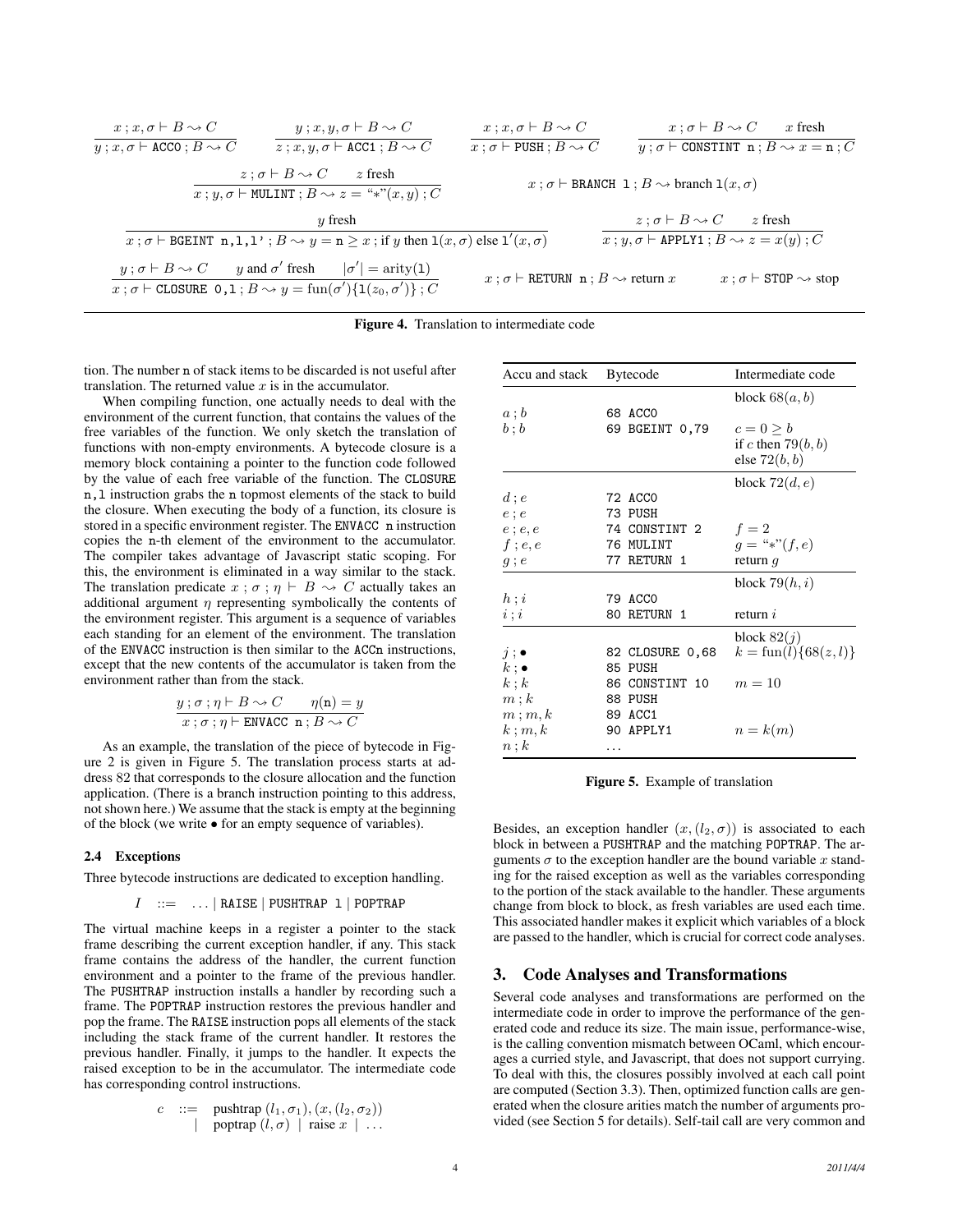| block $68()$               | block $79()$                 |
|----------------------------|------------------------------|
| $c = 0 > l$                | return $l$                   |
| if c then 79() else $72()$ |                              |
|                            | block $82()$                 |
| block $72()$               | $k = \text{fun}(l)\{68()\}\$ |
| $f=2$                      | $m=10$                       |
| $q =$ "*" $(f, l)$         | $n=k(m)$                     |
| return $q$                 |                              |

Figure 6. Code after redundant variable removal

should be implemented using constant stack depth (Section 3.1). Finally, a difficulty for dead code elimination (Section 3.4) is that all the components of a module are stored in a common memory block. Thus, if there is any reference to this block, a rough dead code elimination algorithm would retain the contents of the whole module. We thus use an algorithm that is aware of structured memory blocks. The strategy used is to eliminate references to these blocks by replacing field accesses by direct reference to their contents (Section 3.3).

At the moment, the compiler only uses intraprocedural analyses. Indeed, they are much simpler to implement and are already quite effective. In order to define some of the code analyses, it is convenient to associate to each variable x of the program its *definition*  $def(x)$  as follows:

- def(x) = e if there exists an instruction  $x = e$  in the program;
- def(x) =  $\phi(x_1, \ldots, x_n)$  if variable x is a block parameter and variables  $x_1$  to  $x_n$  are the possible corresponding arguments (this is the  $\phi$  function of standard SSA form);
- def(x) =  $\star$  if x is a function parameter.

As each variable is assigned to only once, this defines a total function over variables. We consider the arguments of the  $\phi$  function as a set of variables. Thus, for instance,  $\phi(x, x) = \phi(x)$ .

#### 3.1 Self-Tail Call Optimization

Tail recursion optimization is performed first. Indeed, this optimization changes the program control flow and thus cannot be easily applied after the transformation in Section 3.2.

Whenever a function  $f$  calls itself in tail position, the call is replaced by a branch to the beginning of the function. Formally, suppose we have a function definition:

 $f = \text{fun}(\sigma_1)\{l(\sigma_2)\}\$ 

If one of the blocks of the function body ends with:

$$
x = f(\sigma_3); \quad \text{return } x
$$

then, these two instructions are replaced by:

branch  $l(\sigma_4)$ 

where the arguments  $\sigma_4$  are built from the block arguments  $\sigma_2$ by replacing any variable in the function parameters  $\sigma_1$  by the corresponding variable in the function arguments  $\sigma_3$ .

#### 3.2 Minimizing Variable Passing between Blocks

So far, the number of parameters of a block is equal to the depth of the stack frame at this corresponding point in the bytecode program. By a suitable renaming of variables, the number of arguments passed from one block to its successors can be greatly reduced. The compiler follows the approach in [2]. Whenever one has  $\text{def}(x) = \phi(y)$  or  $\text{def}(x) = \phi(x, y)$ , one can replace all occurrences of variable  $x$  by variable  $y$ . Intuitively, any value assigned to variable  $x$  must in both cases have been assigned to variable  $y$ beforehand. By performing this renaming repeatedly until no such

| $\det(x) = \phi(x_1, \ldots, x_n)$                                            | $x_i \leftarrow y$                          |
|-------------------------------------------------------------------------------|---------------------------------------------|
| $x \leftrightarrow y$                                                         |                                             |
| $\text{def}(x) = y i $<br>$\text{def}(z) = [j x_1, \ldots, x_i, \ldots, x_n]$ | $y \leftarrow z$<br>$x_i \leftrightarrow t$ |
| $x \leftrightarrow t$                                                         |                                             |
| $\text{def}(x) = e$<br>e not of the shape $y[i]$                              | $\det(x) = \star$                           |
| $x \leftrightarrow x$                                                         | $x \leftarrow x$                            |

Figure 7. Propagation of known values

definition remains, one reduces the number of  $\phi$ -functions (that is, the number of block parameters) in the program. It can be proved that this algorithm is correct, and besides, that it computes the minimal  $\phi$ -function placement for reducible control-flow graphs [2], which the OCaml compiler always generates. The implementation does not actually perform variable substitution eagerly. A unionfind datastructure is used to keep track of which variable should be replaced by which. A global substitution is performed once no simplification is possible anymore. The block parameter and argument simplification is also not performed at this point, but by dead code elimination (Section 3.4). Figure 6 shows the result of the transformation (together with dead code elimination) applied to the code in Figure 5. In this example, all block parameters are eliminated.

#### 3.3 Data Flow Analysis

 $\sim$   $\sim$ 

The compiler performs an analysis to determine an overapproximation of which values may be contained in each variable. This analysis has to deal in a sound fashion with mutable fields and function calls, including calls to arbitrary external functions. Thus, it combines a flow-insensitive data-flow analysis with an escape analysis that computes which values might be modified. A major use of the analysis is for shortcutting memory block accesses, replacing field accesses by direct references to the contents of the field. If the compiler is able to remove all accesses to a given memory block, then the block does not have to be allocated anymore. Besides, then, any value stored in one of its fields but not otherwise used also becomes unnecessary. As OCaml modules are implemented as memory blocks, this optimization is crucial for effective dead code elimination. The analysis is also used to generate optimized code for some operations: function calls (Section 5), integer multiplication (Section 5), Javascript method invocations (Section 6), . . .

The analysis deals in a special way with the following memory block operations. The expression  $[i|x_1, \ldots, x_n]$  of the intermediate code allocates a memory block with a tag  $i$  and  $n$  fields whose values are given by variables  $x_1$  to  $x_n$ . The expression  $x[i]$  accesses field  $i$  of the memory block contained in value  $x$ . The instruction  $x[i] = y$  stores the value of variable y in field i of the memory block contained in value  $x$ .

$$
\begin{array}{c}\n\vdots & \vdots & \vdots \\
\downarrow & [i]x_1, \ldots, x_n] & \text{block allocation} \\
i & ::= & \ldots \\
\downarrow & x[i] = y & \text{field update}\n\end{array}
$$

The analysis consists in computing two predicates. Predicate  $x \leftrightarrow y$  indicates that variable x may contain values coming from variable y. Predicate  $x \leftarrow ?$  holds when x may contain other values. Thus, when  $x \leftrightarrow ?$  does not hold, the only possible values for variable x are the values of expressions def(y) where  $x \leftrightarrow y$ .

The first step of the analysis is the computation of predicate  $x \leftrightarrow y$ , as specified in Figure 7. The idea is to track how values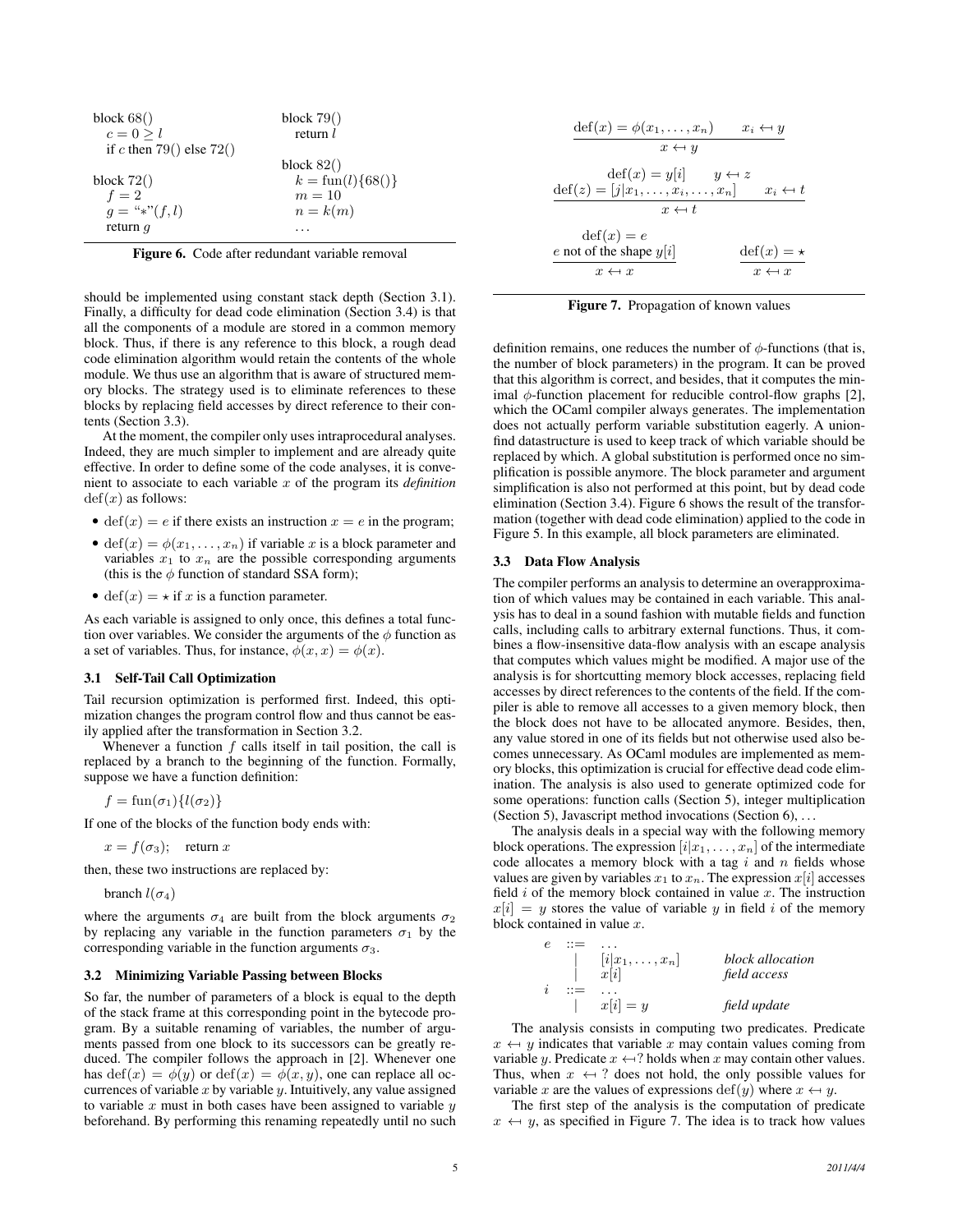| $\det(x) = y(\ldots, z, \ldots)$<br>$z \leftarrow t$ |                       | $\text{def}(x) = "p"(\ldots, z, \ldots)$<br>$z \leftarrow t$ |                                        |
|------------------------------------------------------|-----------------------|--------------------------------------------------------------|----------------------------------------|
| t escapes                                            |                       | $t$ escapes                                                  |                                        |
| return $x \in \mathcal{P}$                           | $x \leftrightarrow y$ | raise $x \in \mathcal{P}$                                    | $x \leftrightarrow y$                  |
| $y$ escapes                                          |                       | $y$ escapes                                                  |                                        |
| $x[i] = y \in \mathcal{P}$                           | $x$ escapes           |                                                              | $\text{def}(x) = [j x_1, \ldots, x_n]$ |
| $y \leftrightarrow z$                                |                       | $x_i \leftarrow y$                                           |                                        |
| $z$ escapes                                          |                       | $y$ escapes                                                  |                                        |
| $x$ escapes                                          |                       | $x[i] \equiv y \in \mathcal{P}$                              | $x \leftrightarrow z$                  |
| x mutable                                            |                       | $z$ mutable                                                  |                                        |

Figure 8. Escaping values

| $\det(x) = \phi(x_1, \ldots, x_n)$<br>$x_i \leftarrow ?$                                                         | $\text{def}(x) = y[i]$<br>$y \leftarrow ?$  |
|------------------------------------------------------------------------------------------------------------------|---------------------------------------------|
| $x \leftarrow ?$                                                                                                 | $x \leftarrow ?$                            |
| $\text{def}(x) = y i $ $y \leftrightarrow z$<br>$\text{def}(z)$ not of the shape $[j x_1,\ldots,x_i,\ldots,x_n]$ |                                             |
| $x \leftarrow ?$                                                                                                 |                                             |
| $\text{def}(x) = y[i]$                                                                                           | $y \leftrightarrow z$ z mutable             |
| $x \leftarrow ?$                                                                                                 |                                             |
| $\text{def}(x) = y[i]$<br>$\text{def}(z) = [j x_1, \ldots, x_i, \ldots, x_n]$<br>$x \leftarrow ?$                | $y \leftrightarrow z$<br>$x_i \leftarrow ?$ |
|                                                                                                                  |                                             |

Figure 9. Propagation of unknown values

flow through code blocks and memory blocks. Basically, source variables are propagated through block parameters (fist rule) and field accesses (second rule). In all other cases, we take  $x \leftrightarrow x$ . The implementation collects for each variable  $x$  the set of variables  $y$ such that  $x \leftrightarrow y$ . A standard work list algorithm is used. A pitfall is that the dependency graph indicating when the value of a variable should be recomputed is not static. Indeed, for the second rule, whenever one learns that  $y \leftrightarrow z$ , one must add a dependency of variable  $x$  on the corresponding variable  $x_i$ .

As a second step, an escape analysis is performed. This is specified as predicate ' $x$  escapes' in Figure 8. In this figure, we write  $i \in \mathcal{P}$  to mean that the instruction i occurs anywhere in the whole program. The goal is to determine which memory blocks may be modified, which is predicate ' $x$  mutable' in the same figure. If a variable z either occurs as parameter of a function or a primitive, is returned, is raised, or is assigned to the field of a block, then all its possible known values, given by variables t such that  $z \leftrightarrow t$ , escape (four first rules). If a block escapes, then the values of all its fields also escape (fifth rule). A value is considered mutable if either it escapes or it is the target of a block update (last two rules). The two predicates can be computed using recursive functions.

Finally, the predicate  $x \leftarrow ?$  specified in Figure 9 is computed. It indicates which variables  $x$  may contain other unknown values besides the values given by predicate  $x \leftrightarrow y$ . If variable  $x_i$  may contain unknown values and is assigned to variable  $x$  (by branching to a code block), then variable  $x$  may contain unknown values (first rule). If we access a block  $y$  but do not know enough information regarding the accessed field, either because not all possible shapes for block y are known precisely or the field contents may have been modified, then we may get some unknown values (three remaining rules). A work list algorithm is used in the implementation.

The result of the analysis is used to eliminate field accesses. This is done through variable renaming. Indeed, if the predicate  $x \leftrightarrow ?$  does not hold and there is a single variable y such that  $x \leftrightarrow y$ , then all occurrences of variable x can be replaced by variable y. If we happen to have  $\text{def}(x) = z[i]$ , this will turn the field access into dead code. As this only works when the field value has a single known definition, we consider a second case where variable renaming is performed. If we have  $\text{def}(x) = y[i]$ , the predicate  $y \leftrightarrow$ ? does not hold and, for all variables z such that  $y \leftrightarrow z$ , the definition of z is of the shape  $[j] \dots, t, \dots]$  where a same variable  $t$  is at index  $i$ , then all occurrences of variable  $x$  can be replaced by variable  $t$ .

#### 3.4 Dead Code Elimination

An analysis is performed to determine which parts of the code are reachable and which variables are used. Unreachable code and effect-free expressions whose results are not used are discarded.

So as to get a more precise result, the compiler first determines which functions may be effectful. We write  $x$  effectful' to mean that the functions bound to variables  $x$  may be effectful. In the current implementation, non-terminating functions are considered effectful; expressions which may only raise exceptions due to programmer errors, such as out of bound accesses, are not considered as effectful.

The live variable analysis is specified in Figure 10 as five mutually defined predicates: ' $l$  reachable', ' $C$  reachable', 'i reachable', 'x live' and 'e live'. Location 0 (the program entry point) is reachable. If a location  $l$  is reachable, then the code of the block at location l, written  $\text{code}(l)$ , is reachable. If a piece of code C is reachable, all the instruction it contains are reachable. If a control instruction is reachable, then all the locations it points to are reachable. If a block update or an effectful assignment is reachable, then all its free variables are live. The variable in a reachable return or raise instruction is live. In the case of a reachable conditional instruction, the condition variable is live. If a block parameter is live, then the corresponding arguments are also live. If a live variable is assigned to some expression e, then the expression is live. If an expression is live, then all its free variables are live. Finally, if a closure expression is live, then its body location is reachable. This analysis is implemented using recursive functions.

Then dead code elimination can take place. Unreachable blocks are discarded. Assignments  $x = e$  where x is not live and e is not effectful are removed. Block parameters that are not live are also removed, as well as the corresponding block arguments.

During the analysis, the compiler actually counts how many time each variable is used. This is only a slight variation of the live variable analysis presented here, where a counter, associated to each variable, is incremented each time one would deduce that a variable is live. One just has to be careful to consider expressions only once (two distinct rules applies for effectful expressions). This information is used during code generation (Section 4).

The analysis is effective at eliminating unused functions in modules. It is not powerful enough to deal with functors (modules parameterized by other modules) in the general case. An interprocedural analysis would be needed for that.

#### 3.5 Function Inlining

The OCaml bytecode compiler does not perform any inlining. There are thus lots of opportunities for inlining. At the moment, only functions that are used exactly once are inlined. This is guaranteed to make the code smaller and is simple to implement. In particular, no variable renaming is necessary. This is performed as follows. The block containing the function call is split at the call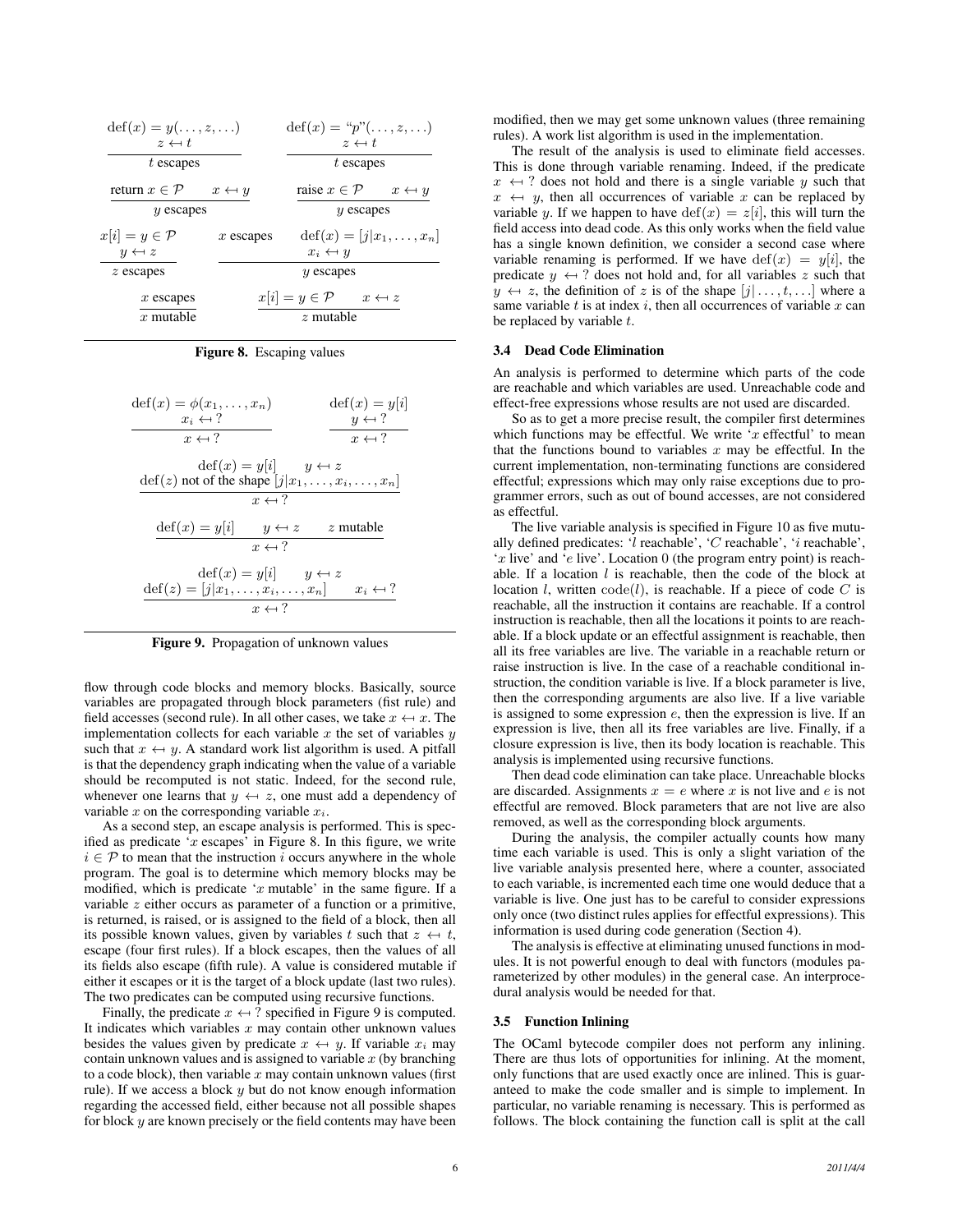| 0 reachable | $l$ reachable                                          |                            | $i: C$ reachable                                              |                     | $x[i] = y$ reachable           |                          | $x = x_0(x_1, \ldots, x_n)^m$ reachable<br>$n > m$ , or $n = m$ and $x_0$ effectful |
|-------------|--------------------------------------------------------|----------------------------|---------------------------------------------------------------|---------------------|--------------------------------|--------------------------|-------------------------------------------------------------------------------------|
|             | $\text{code}(l)$ reachable                             | $i$ reachable              | $C$ reachable                                                 | $x$ live            | $u$ live                       |                          | $x_i$ live                                                                          |
|             | $x = \binom{n}{2}$ reachable<br>$p$ effectful          | return $x$ reachable       |                                                               | raise $x$ reachable | branch $(l, \sigma)$ reachable |                          | poptrap $(l, \sigma)$ reachable                                                     |
|             | $x_i$ live                                             | $x$ live                   |                                                               | $x$ live            | $l$ reachable                  |                          | $l$ reachable                                                                       |
|             | if x then $(l, \sigma)$ else $(l', \sigma')$ reachable |                            | pushtrap $(l_1, \sigma_1), x, (l_2, \sigma_2), l_3$ reachable |                     |                                | $x$ live                 | $\det(x) = \phi(x_1, \ldots, x_n)$                                                  |
| $x$ live    | $l$ reachable                                          | $l'$ reachable             | $l_1$ reachable                                               | $l_2$ reachable     |                                |                          | $x_i$ live                                                                          |
| $x$ live    | $\mathrm{def}(x)=e$                                    | $x_0(x_1,\ldots,x_n)$ live | " $p$ " $(x_1, \ldots, x_n)$ live                             |                     | $[i x_1,\ldots,x_n]$ live      | $y[i]$ live              | $\text{fun}(\sigma)\{l(\sigma')\}$ live                                             |
|             | e live                                                 | $x_i$ live                 | $x_i$ live                                                    |                     | $x_i$ live                     | $\boldsymbol{\eta}$ live | $l$ reachable                                                                       |
|             |                                                        |                            |                                                               |                     |                                |                          |                                                                                     |

Figure 10. Live variable analysis

instruction. The function call is replaced by a branch to the function body. The arguments passed to the block can be deduced from the function parameters. Each return instruction in the function body is replaced by a branch to the instruction just after the function call, with a single argument which is the return value of the function.

According to our measurements, inlining has no significant impact on performance. On the other hand, it helps for dead code elimination, as it can exposes opportunities for code removal. In particular, the dead code elimination algorithm is not smart enough to eliminate unused functions in a functor (that is, in a higherorder module). On the other hand, if the body of the functor is inlined, unused functions can be eliminated. Function inlining has also turned out to be a good way to stress the compilation process, and hence shake out bugs in the compilers, as it makes the control flow significantly more complex.

# 4. Javascript Generation

The compiler first produces a Javascript abstract syntax tree, which is then printed. Thus, parentheses and whitespaces do not have to be dealt with during code generation. They are added only when necessary when serializing the abstract syntax tree. The use of an abstract syntax tree makes is also possible to perform some peephole optimizations at the Javascript level.

A naive compilation of our running example (Figure 6) would yield the following Javascript piece of code:

```
function f(x){
  var b = 0 < x;if (b) {
    var t = 2; var y = \text{call\_mul}(t, x); return y;
  } else { return x; }
}
var x = 10; var z = f(x);
```
We describe the function body. The code for block at location 68 is generated first. The conditional instruction at the end of the block is translated into a Javascript conditional statement. The code for blocks at locations 72 and 79 is inserted in the branches. The actual result, assuming that function  $f$  is not inlined, is the following:

```
function f(x){return 0 \le x?2*x|0:x;}
var y=f(10);
```
Unnecessary variable assignments are avoided (Section 4.1). A direct multiplication can be performed without overflow (Javascript uses floating point arithmetic). The result is converted back to a 32 bit integer using the construction e|0 (see Section 5 for details). Finally, a peephole optimization turns statement "if(e)return e1;else return e2;" into statement "return e?e1:e2;". (This is only to save space; it does not make any performance difference with current Javascript engines).

We now detail the code generation process: first, how expressions are generated, and then how the control flow graph is compiled to Javascript.

## 4.1 Generating Expressions

In order to get compact code, the compiler produces nested expression when possible, skipping assignments to intermediate variables. It is careful to preserve the order of evaluation. For this, three kinds of expressions are distinguished: expressions that always evaluate to the same result and have no side-effect are *pure* (for instance, integer addition  $x + y$ ; expressions that have side-effects are *mutators*; (for instance, array update); expressions that do not have side-effects but which may evaluate to different values due to sideeffect are *mutable* (for instance, block access  $x[i]$ ).

Pure and mutable expressions can be reordered freely. The order of mutator expressions has to be preserved. A mutable and a mutator expression cannot be swapped. The compiler provides a way to declare external primitives and specify their kind.

When compiling a piece of intermediate code, the compiler keeps a set of pending assignments of a Javascript expression to a Javascript variable, together with the kind of each of these expressions. When compiling a statement  $x = e$ , the Javascript expression corresponding to expression e is produced first. In doing so, any variable defined in the assignment set is replaced by the corresponding expression (and the assignment is removed from the set). Then, if expression  $e$  is a mutator, all the assignments corresponding to mutable or mutator expressions are emitted. If expressions e is mutable, any assignment corresponding to a mutator expression is emitted (note that there can be at most one). Finally, if the variable  $x$  is used only once, the current assignment is added to the set of pending assignments. Otherwise, the assignment is directly emitted. When the variable  $x$  is not used, only the code of the expression is emitted, not the assignment to the variable. At the moment, the definition of a closure flushes all pending assignments. The compiler could be more precise and flush just the assignments to variables occurring in the closure. The pending assignments are also flushed before emitting any control statement.

# 4.2 Compiling the Control Flow Graph

The control flow graph has to be mapped to Javascript control statements. The compiler uses for statements for loops, and conditional and switch statements for other control flow graph edges. In both cases, a crucial ingredient is the computation of the *dominance frontier* [7] of each block. The dominance frontier of a block a is the set of blocks  $b$  such that the block  $a$  dominates one predecessor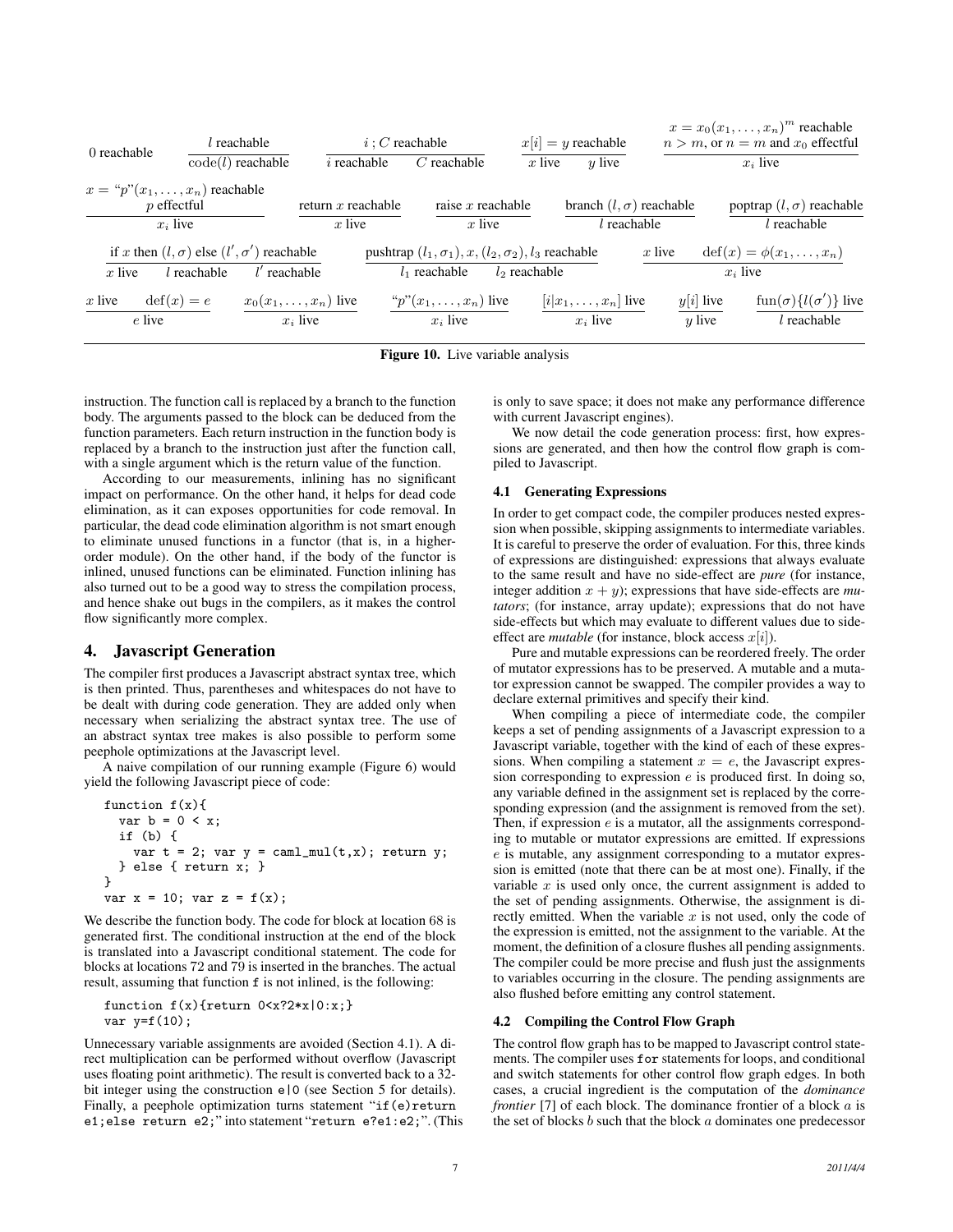

Figure 11. Recognizing conditionals



Figure 12. Switch insertion

of b (every path from the entry that reaches this predecessor has to pass through block  $a$ ), but not all of them.

The OCaml bytecode compiler always generates reducible control flow graphs: there are no cross edges (edges that points to a block which is neither an ancestor nor a descendant of the current block). Loops can be found by a depth first traversal: a block is the start of a loop if there exists a back edge pointing to it. Loops are compiled into for statements:

## label:for(;;){ *(loop body)* break;}

In the loop body, branching back to the beginning of the loop is performed by emitting the code for passing arguments to the block at the top of the loop followed by a continue statement. The argument passing must be performed by parallel variable renaming: for instance, when the parameters are a pair of variables  $(a, b)$  and the arguments are the same pair in reverse order  $(b, a)$ , the content of the two variables must be swapped; it would be incorrect to first assign the contents of  $b$  to  $a$  then the new contents of  $a$  to  $b$ . When loops are nested, a label is used to specify at the beginning of which loop the execution should proceeds. Blocks in the dominance frontier of the first block of the loop are not part of the loop, but just after. If the flow of control reaches the end of the loop body without encountering a backward edge, the execution should leave the loop. Hence the break instruction at the end of the loop above.

We now explain how forward edges are handled. A recursive process is used, which compiles a block and all the blocks it dominates. We illustrate this process on the graph in Figure 11(a). The compilation starting at block a proceeds as follow. First, the instructions of the block are compiled. Then, the control instruction is handled. Here, there are two edges, hence a conditional statement is used. With more than two edges, a switch statement is used. If there is a single edge (as for block  $b$ , for instance), no code is produced at this point and the compilation process proceeds linearly right after the already emitted statements (see just below). The argument passing code corresponding to each edge is inserted in the corresponding branch of the conditional. Then, if the target block has a single incoming edge, the block (and the blocks it dominates) is recursively processed. Thus, the instructions of block b are inserted in the first branch of the conditional followed by the argument passing code to block d, and similarly for the second branch of the conditional. However, the code corresponding to the instructions of block  $d$  is, rightly, not inserted in any of the branches, as the block has two incoming edges. Now that the conditional statement has been produced, the blocks that are either on the dominance frontier of one of the branches or are the target of critical edges coming from block  $a$  (that is, edges which are neither the only edges leaving their source block, nor the only edges entering their destination block) are considered. (See Figure 11(c) for an example of critical edge, from block  $a$  to block  $d$ ). Here, block  $d$  is the only such a block. The compilation thus proceeds recursively at this block. There can be no such block, for instance if block c ended with a return instruction, rather than branching to block d. In this case, the compilation process stops here. There can also be more than one such blocks, as shown in Figure 12(a). Such control graphs may arise due to compilation of pattern matching and shortcut boolean operators (&& and ||). Then, an intermediate block s is inserted (Figure 12(b)). The block s performs a switch on some variable  $x$  and dispatches to the adequate block (here, either block d or e). Jumping to block d from one of the branches of the conditional is compiled as first performing the argument passing to this block and then setting the variable  $x$  appropriately. The insertion of the intermediate block s is done on the fly. Indeed, it cannot be performed at the intermediate code level, as its successor blocks have incompatible parameters in general.

## 5. Language Specific Issues

*Deviations from the standard OCaml implementation.* At the moment, integers are 32-bits, rather than 31 or 63 bits with the standard OCaml implementation depending on the architecture. Indeed, there is no implementation reason to lose one bit. The compiler could provide 31 bit integers at a reasonable cost by masking appropriately the result of each integer operation. But we do not think this choice will result in many compatibility issues. Programs for which the integer size matters already deal with several sizes and usually use masking for that. For instance, the Random module from the standard library, which implements pseudo-random number generators, works perfectly well with our compiler.

The compiler performs self-tail call optimization, but not general tail call optimization. The general case could be implemented using trampolines, but at a high cost. Indeed, implementing properly tail call optimization when targeting a runtime with no tail call support was considered both for Scala [24] (JVM) and Hop [18] (Javascript), but was not implemented for any of these languages. We hope Javascript interpreters will eventually support tail call optimization in strict mode [9], which does not allow stack inspection.

*Integer operations.* Javascript only provides floating point arithmetic operations (using double-precision 64-bit format IEEE 754 values). Logical operations are performed by first converting the operands to 32-bit integers (non-integer values are truncated toward zero). Addition and subtraction on 32-bit integers can be implemented by performing the corresponding float operation and then converting back to integer using a logical operation  $(x+y)$  | 0. Multiplying two 32-bit integers can require up to 62 significant bits (not including the sign), while floats only provide 53 significant bits. Thus, a custom multiplication function is used in general. When one of the operands is statically known to be small, thanks to the data flow analysis, a direct Javascript multiplication is performed, followed by a conversion to 32-bit integer. Division by zero raises an exception in OCaml, while it returns Nan (*not a number*) in Javascript. Thus, a custom division function is used when the compiler cannot determine that the divisor is different from 0. The modulo operation is implemented similarly.

*Array bound checking.* Javascript returns the undefined value when an out-of-bound array access is performed, rather than raising an exception. The compiler follows the OCaml semantics and inserts bound checks by default.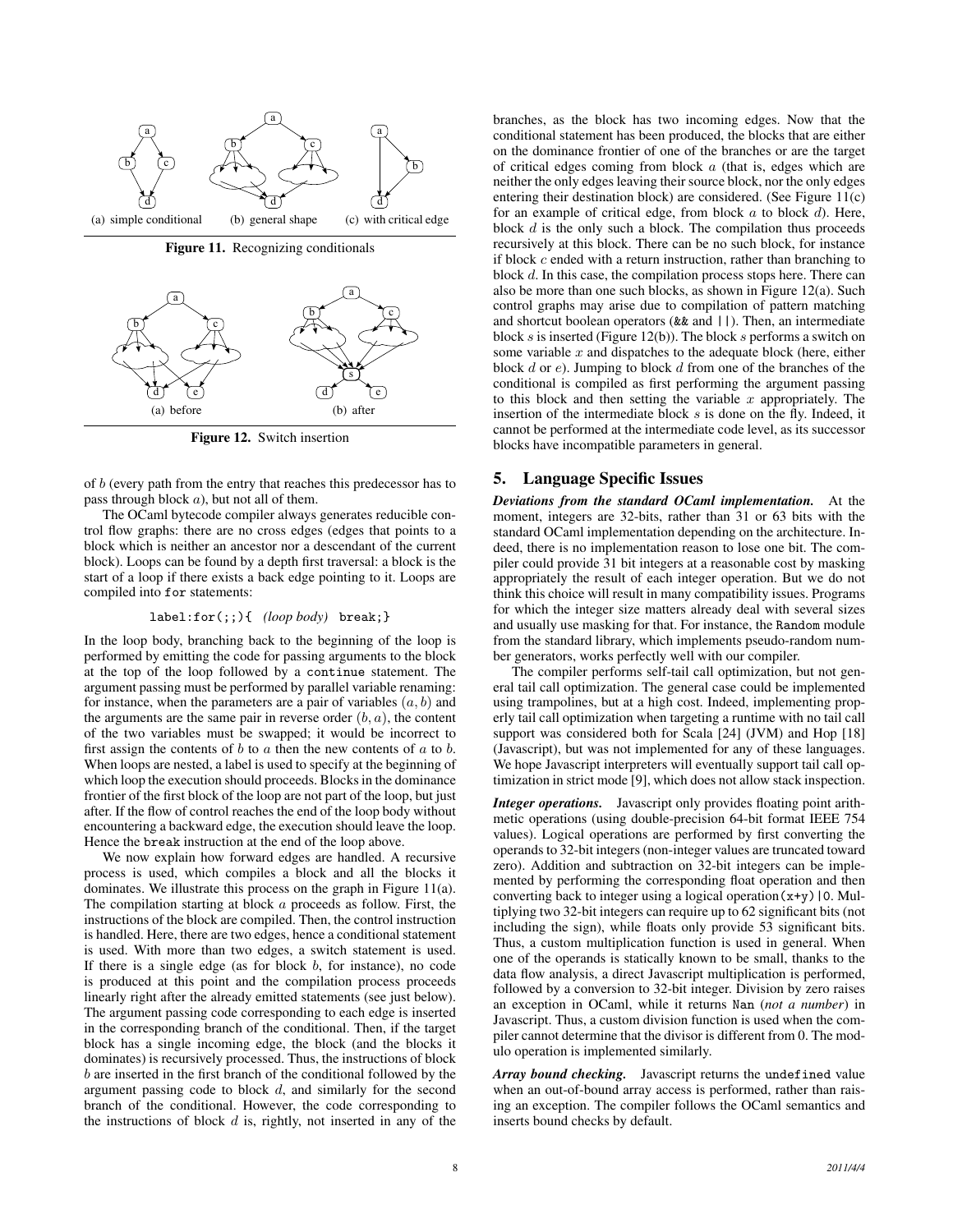*Function invocation.* The OCaml language encourages a curried style. From a semantic point of view, OCaml functions always take a single argument. A function expecting more than one argument is actually a function that takes a first argument and returns a function consuming the remaining arguments. This style is inefficient if implemented naively. Thus, implementations of the language use  $n$ -ary functions internally, with a suitable invocation strategy to simulate the expected semantics.

The data flow analysis is used to optimize function calls. At each call point, the expected arities of the possible closures is computed. If the arity is known and matches the number of arguments, the function can be called directly. Otherwise, an intermediate function is called with the closure and the arguments to perform the call appropriately. The compiler generates one such function for each call-site arity. The function used when two arguments are provided is given below. In Javascript, the property f. length of a function f is its expected arity. If the arities correspond, which is likely, the function is invoked directly. Otherwise, the invocation is performed by a generic function caml\_call\_gen which handles currying.

```
function caml_call_2(f,x,y) {
 return f.length==2?f(x,y):
                     caml_call_gen(f,[x,y]); }
```
*Strings.* Javascript only provides immutable UTF-16 strings, while OCaml strings are mutable arrays of 8-bit characters. Thus, strings are implemented as an object that acts as a proxy for three possible representations: a UTF-16 Javascript string, a string of bytes stored in a Javascript string (one byte per UTF-16 code unit), and a Javascript array of bytes. The first representation is used when converting to and from Javascript. The second allows efficient string read access and concatenation and can be converted efficiently to the first. The last is only used when the string is modified. Conversions are automatically performed when needed.

*Concurrency.* Javascript has no multi-threading support. Thus, the OCaml thread library cannot be used. However, the Lwt cooperative thread library [26] works out of the box, without modification nor recompilation.

# 6. Interoperability with Javascript

It is crucial to be able to access the browser APIs in a natural way. A short library provides functions for manipulating Javascript values (strings, booleans, null and undefined values) from OCaml and performing conversions between the two worlds. For instance, the parametric type 'a opt stands for values which are either null or of type 'a. A number of functions are available to manipulate values of this type: testing whether a value is null, performing different operations whether a value is null or not, ...

Javascript object types are encoded using OCaml object types. An abstract type constructor Js.t with a phantom parameter is used to denotes Javascript objects. The parameter describes the methods and properties of the objects. For instance, consider the class type definition sketched below (we show only some of the methods).

```
class type canvasContext = object
 method canvas : canvasElement t readonly_prop
 method save : unit meth
 method restore : unit meth
 method scale : float -> float -> unit meth
 method rotate : float -> unit meth
 method lineWidth : float prop
 ...
end
```
Such a class type definition does not correspond to any actual OCaml object. It is just used to specify a type abbreviation canvasContext that stands for an object type with the given methods. Then, type canvasContext Js.t is the type used to denote Javascript canvasContext objects. Each method in the OCaml object type corresponds either to a property or a method of the Javascript object. We use type constructors with a phantom parameter to differentiate the different cases. Constructor readonly\_prop is used for read-only properties and constructor prop for read-write properties. For instance, property canvas is read-only and contains a canvasElement Javascript object; property lineWidth contains a floating point number and can be modified. Field scale is a method with two arguments of type float and that returns nothing. The result type is marked by a parametric type meth. This delimits precisely the part of the type corresponding to arguments and the part corresponding to the method return value, even when a function is returned. (This is important, as Javascript does not support currying.) Though Javascript is untyped, this scheme works well in practice. Indeed, browser APIs are specified using the Document Object Model (DOM), which is a typed language-independent convention.

A Camlp4 syntax extension is used to perform method invocations and to access object properties in a type safe way. For instance, a method invocation is written  $e#Hm(e1,...,en)$ , with the number of arguments made explicit by the tuple notation. This method invocation expression is desugared into a call to a primitive caml\_js\_meth\_call(e,"m",[|e1,...,en|]), with appropriate type constraints not shown here. The array makes the number of arguments explicit. This primitive is recognized by the compiler which generates a direct Javascript method call. Object property access e##m and update e##m <- e' are also defined as syntax extension and are compiled in a similar way.

A naming trick is used to map several method names on the OCaml side to the same method in Javascript to deal with overloading (in particular, methods with optional parameters are common in Javascript): any leading underscore character is removed from the OCaml method name; then, the underscore occurring last and whatever follows is also removed. Thus, names \_concat, \_concat, and concat\_2 are all mapped to the same Javascript name concat.

# 7. Current Status and Performance

Status. The compiler is publicly available<sup>1</sup>. It is currently about 6000 lines of OCaml. We believe it is a solid implementation that can be used for real applications. Most of the OCaml standard library is supported. A binding for a large part of the browser APIs, including manipulation of the HTML DOM tree, is provided.

We have written a few sample demos that can be tried online. One is a 3D real-time animation of the Earth based on the HTML canvas element. Another is a graphic viewer with both a GTK and Web user interface, (lot of code being shared between the two), which we use to visualize the huge graphs of package dependencies in GNU/Linux distributions.

*Performance.* We tested the compiler with several programs, most of them taken from the standard OCaml benchmarks, as well as two Javascript tests rewritten in OCaml: splay from the V8 benchmarking suite and raytrace from the Webkit benchmarking suite. We ran the generated programs with the Google V8 (version 3.1.5), Apple Nitro (revision 79445 of the Subversion repository of Webkit) and Mozilla JaegerMonkey (revision 62992 of the Mercurial repository) Javascript engines. All tests were performed on an Intel Core i7-870 platform running a 64 bit Debian GNU/Linux operating system. Each program was run at least ten times. We report

<sup>1</sup> http://ocsigen.org/js\_of\_ocaml/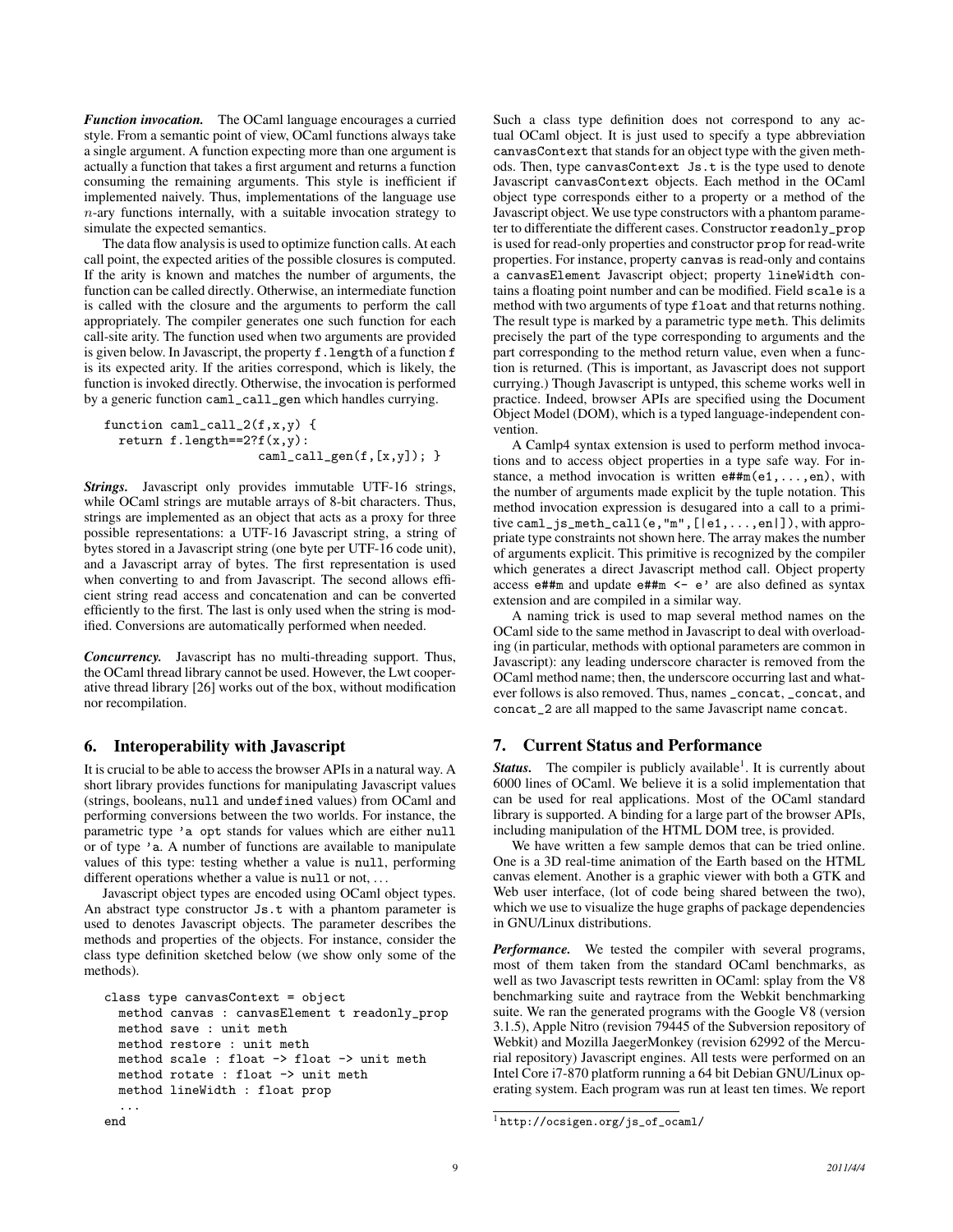

Figure 13. Relative execution time



Figure 14. Relative size of OCaml source programs and bytecode w.r.t. generated programs

average time. In each case, the measurement error is below 3% at 99% confidence, as estimated using Students t-distribution.

The execution time of the code generated by our compiler is compared on Figure 13 with the execution time of the same programs compiled with the Ocaml bytecode compiler (ocamlc) and the Ocaml native code compiler (ocamlopt). The running times are normalized and we take the performance of the Google V8 engine as reference. Overall, the Javascript engines are faster than the bytecode interpreter, V8 being the fastest. Exceptions are extremely expansive, especially with Nitro: boyer and kb heavily uses exception; variants boyer no exc and kb no exc uses option types rather than exceptions in most cases and are thus more competitive. Strings and 64-bit integers are not natively supported in Javascript. This explains the low performance with hamming and splay. JaegerMonkey appears to be slower than other engines with simple recursive functions (fib and takc). We were not able to measure its performance on the hamming and splay benchmarks as the standalone JaegerMonkey engine fails with an "out of memory" error on these benchmarks (though Firefox 4.0 is able to run the successfully).

*Comparison with Javascript programs.* Making a fair comparison with handwritten Javascript programs is hard. We are unlikely to match the performance of heavily hand-tuned programs. On the other hand, one may hope to match casually written Javascript code. We hope the following results will give an idea of where we stand, though they should be taken with a grain of salt. We compared the performance of compiled programs and handwritten Javascript versions of the same programs: bdd, fft, fib, raytrace and splay (figure 15). We translated the first three programs from OCaml and the last two from Javascript. In three cases, the generated program is only a little bit slower than the native version. This tends to indicate that the generated code is quite good. The Javascript version of raytrace creates a lot of objects for vectors and colors. The compiler uses literal arrays, which appears to be much faster. The splay program performs quite a lot of string oper-

ations. We are at a disadvantage here, as we cannot use the native Javascript string implementation.

*Size of generated code.* As mentioned already, it is important to produce compact code. The relative size of the OCaml source code and of the bytecode, compared to the code produced by the compiler, is shown in Figure 14. For the latter, we distinguish between generated code and runtime. The runtime consists of handwritten Javascript functions that correspond to C functions in the bytecode interpreter. It is not optimized for space at the moment. We omitted benchmarks that were too small to give significant results and added several concrete programs: O'Browser [4] examples (minesweeper, sudoku and boulderdash), an ocamljs [8] example (canvas) and some other small programs (planet, cubes). These programs make more use of external libraries, which explains the large size of the bytecode compared to the source code. We also tested the compiler on large OCaml programs: the OCaml bytecode compiler, the Ocsigen Web server, the Unison file synchronizer and the compiler itself.

In all cases but one (boyer, that contains a large constant value), the generated code is smaller than the bytecode. For large program, with little dead code, the generated code is about 30% smaller than bytecode. It is much smaller for medium-sized programs as a large part of the included libraries is dead code.

When comparing source code with compiled code, we should keep in mind that some of the generated code comes from libraries, which are not included for in the given source code size. We believe it is also fairer not to take into account the size of runtime code, as this size is bounded and become negligeable for large programs. With these caveats, the generated code is smaller than the source code for most benchmarks and comparable for others. For mediumsized applications, it is larger, as the code corresponding to libraries is not accounted for by the source size. Overall, the compiler appears to produce consistently compact code.

*Performance optimizations.* We present in Figure 16 the impact on execution time (using the V8 engine) of disabling the function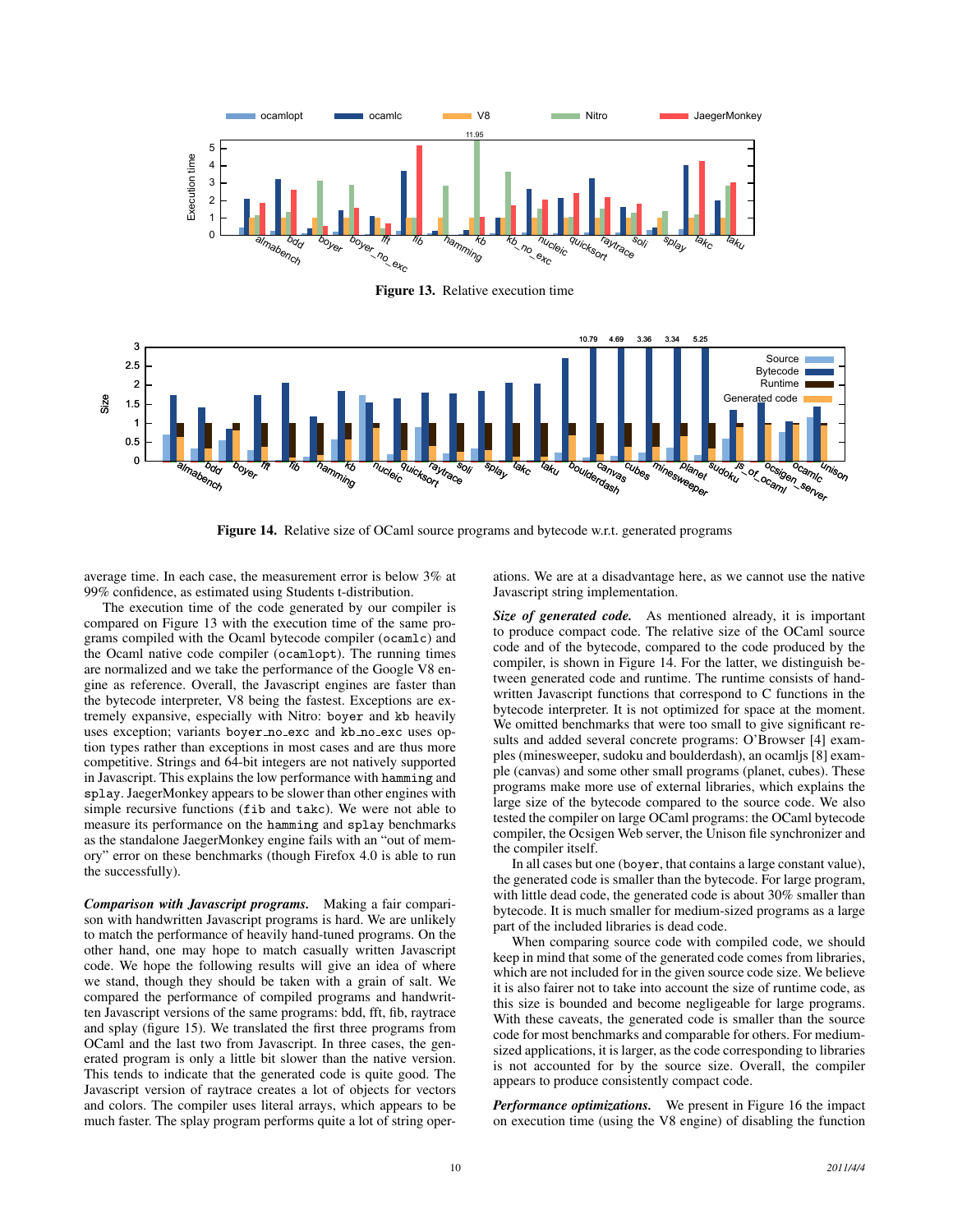

Figure 15. Comparison of generated code with handwritten Javascript code



Figure 16. Impact of array bound checking and function call optimization



Figure 17. Impact of optimizations on the size of generated code

| Program        | Time(s) |
|----------------|---------|
| almabench      | 0.06    |
| bdd            | 0.04    |
| boulderdash    | 0.54    |
| fih            | 0.02    |
| ocamlc         | 9.81    |
| ocsigen_server | 15.91   |
| unison         | 3.82    |

Table 1. Compilation times

call optimization and of disabling bound checks for array and string accesses (option -unsafe of the OCaml compiler).

The function call optimization is very effective for programs performing a lot of function calls (bdd, fib, quicksort, raytrace, takc, taku). Array bound checking has a large impact on programs working on arrays (fft, quicksort, soli).

*Code size optimizations.* The code size impact of turning off inlining, dead code elimination or compact expression generation (Section 4.1) is shown in Figure 17. We compare the size of the generated code, runtime code omitted. As expected, dead code elimination is extremely effective on medium-sized programs making use of libraries. Overall, the two other optimizations each yield a code size reduction of about 5%. This is small but not negligible. The improvement is sometimes larger with inlining as it can expose opportunities for dead code removal.

*Compilation time.* We report the time taken by our compiler to translate some bytecode programs to Javascript in Table 1. Even large programs are compiled in less than thirty seconds.

*Conclusion.* Our benchmarks show that the compiler generates compact code with good performance for most tested programs, even compared to handwritten Javascript programs. By using compiler options to disable some optimizations, we checked that our analyses were effective, both with regard to performance and code size. Finally, we can see that modern implementations of Javascript are getting reasonably fast, as the performance achieved is comparable to those of OCaml bytecode programs.

# 8. Related Work

The compilation process from a low level language to a high level language has clear relationship with decompilation [5, 19, 20]. In particular, one finds the same issues of recovering the control flow and mapping it to high level constructions. However, while decompilation put the emphasis on readability, we are rather interested in concise and fast code. In particular, basic techniques are sufficient in our case. We are not interested in choosing informative names for variables, or in detecting specific high-level constructions.

There are many other compilers targeting Javascript including Links [6], SMLtoJs [10], F# Web Tools [23], ocamljs [8], Hop [18, 25], and the Google Web Toolkit (GWT) [12]. All these are full compilers, from a high-level language to Javascript. Only the last two put the emphasis on performance, with GWT also generating compact code.

While we try to follow closely the behavior of the standard OCaml, the ocamljs compiler takes a more pragmatic approach and attempt to map OCaml datatypes (functions, strings, objects, . . . ) into the corresponding Javascript datatypes. Due to the semantics differences, this can yield runtime failures which are not caught by the type system. Ocamljs generates much slower and much larger code then our compiler. Programs run typically several times slower. It appears that function calls are implemented in a very unefficient way. One of the reason is that Ocamljs uses trampolines to implement tail recursion properly.

We have unsuccessfully attempted to assess the performances of program compiled with the SMLtoJs [10] compiler. It fails to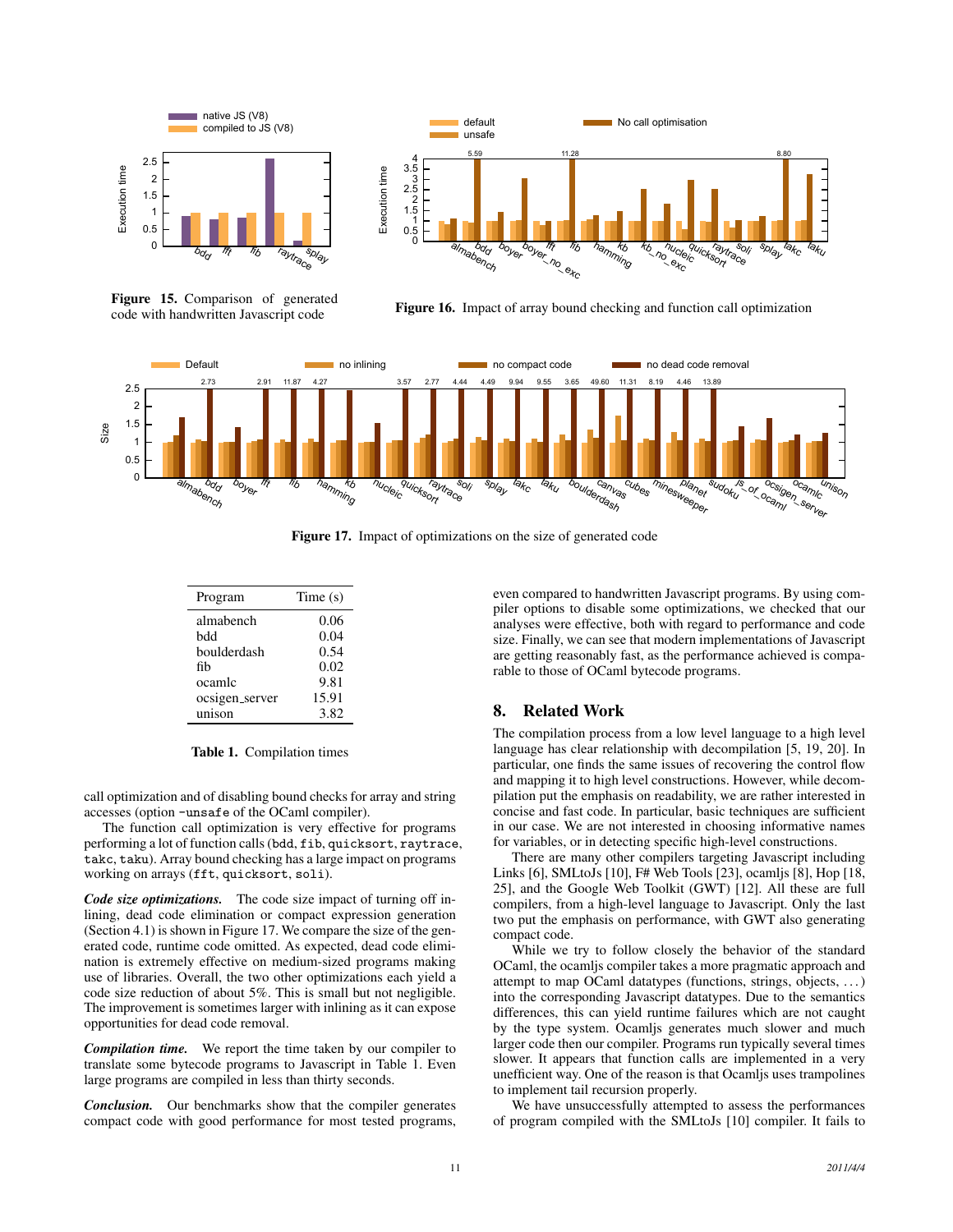compile with MLton 20100608, the latest release of MLton. We were able to compile it with an older release. But it appears to generate incorrect Javascript code for many benchmarks (such as boyer.sml) of the SML/NJ benchmark suite: the code attempts to refer to unbound Javascript variables. This issue appears to be present in both SMLtoJs versions 4.3.5 and 4.3.4.

Another approach for running bytecode programs on browsers is to use a bytecode interpreter written in Javascript. O'Browser [4] shows that this is indeed feasible, at least for short programs. But the performance hit is high.

## 9. Future Work

The compiler was started as an experiment: when compiling OCaml bytecode to Javascript, was it possible to get acceptable performance as well as keep the size of the generated code moderate? The result, as shown by the benchmarks, is well beyond our expectations. But there is always room for improvement. In particular, there remains some low-hanging fruits regarding code size. A better choice of variable names, taking into account the scope of variables, could yield a 10 to 15% improvement in code size. This requires a liveness analysis followed by graph coloring, as if performing register allocation [11, 22].

A natural application of the compiler is for multi-tier programming. It would be interesting to extend the Ocsigen Web programming framework [3] to provide a uniform framework where OCaml is used both on the server and on Web browsers. The challenge here is to find a natural way to write programs that run on both sides.

We are interested in reusing the front-end of the compiler to target other languages. Native code could be generated through the LLVM compilation framework [13]. This would yield an alternate native code compiler, more portable than the current one. Other possible targets include the Java and .Net virtual machines, or the Dalvik virtual machine, to run OCaml programs on Android. A difficulty with these targets is the generation of typed bytecode from untyped bytecode. Finally, the compiler could also be made to output optimized OCaml bytecode. This would be especially interesting for resource-constrained systems, such as microcontrollers.

A last possible direction would be to take a different source bytecode, such as the Java bytecode or .NET Common Intermediate Language. Compilation of method invocation should be straightforward. On the other hand, more complex analyses should be required for eliminating dead code effectively, as the control flow is usually less explicit than in OCaml.

#### References

- [1] A. W. Appel. SSA is functional programming. *SIGPLAN Not.*, 33: 17–20, April 1998. ISSN 0362-1340. doi: 10.1145/278283.278285.
- [2] J. Aycock and R. N. Horspool. Simple generation of static singleassignment form. In *CC '00: Proceedings of the 9th International Conference on Compiler Construction*, pages 110–124, London, UK, 2000. Springer-Verlag. ISBN 3-540-67263-X.
- [3] V. Balat, J. Vouillon, and B. Yakobowski. Experience report: Ocsigen, a Web programming framework. In *ICFP*, pages 311–316. ACM, 2009. ISBN 978-1-60558-332-7. doi: 10.1145/1596550.1596595.
- [4] B. Canou, V. Balat, and E. Chailloux. O'browser: Objective Caml on browsers. In E. Sumii, editor, *ML*, pages 69–78. ACM, 2008. ISBN 978-1-60558-062-3. doi: 10.1145/1411304.1411315.
- [5] C. Cifuentes. *Reverse Compilation Techniques*. PhD thesis, Queensland University of Technology, July 1994.
- [6] E. Cooper, S. Lindley, P. Wadler, and J. Yallop. Links: Web programming without tiers. In *FMCO*, volume 4709 of *Lecture Notes in Computer Science*, pages 266–296. Springer, 2006. ISBN 978-3- 540-74791-8.
- [7] K. D. Cooper, T. J. Harvey, and K. Kennedy. A simple, fast dominance algorithm. *Software Practice and Experience*, 4:1–10, 2001.
- [8] J. Donham. ocamljs, 2007. http://jaked.github.com/ocamljs/.
- [9] E. C. M. A. International. *ECMA-262: ECMAScript Language Specification*. ECMA (European Association for Standardizing Information and Communication Systems), Geneva, Switzerland, third edition, December 1999.
- [10] M. Elsman. SMLtoJs, 2007. http://www.itu.dk/people/mael/smltojs/.
- [11] L. George and A. W. Appel. Iterated register coalescing. In *POPL*, pages 208–218, 1996. doi: 10.1145/237721.237777.
- [12] Google Inc. Google Web Toolkit, 2006. http://code.google.com/webtoolkit/.
- [13] C. Lattner and V. Adve. LLVM: A compilation framework for lifelong program analysis & transformation. In *Proceedings of the 2004 International Symposium on Code Generation and Optimization (CGO'04)*, Palo Alto, California, Mar 2004.
- [14] X. Leroy. The ZINC experiment: an economical implementation of the ML language. Technical report 117, INRIA, 1990.
- [15] X. Leroy and F. Pessaux. Type-based analysis of uncaught exceptions. *ACM Trans. Program. Lang. Syst.*, 22:340–377, March 2000. ISSN 0164-0925. doi: 10.1145/349214.349230.
- [16] X. Leroy, D. Doligez, J. Garrigue, J. Vouillon, and D. Rémy. The Objective Caml system. Software and documentation available on the Web, 2008. URL http://caml.inria.fr/.
- [17] T. Lindholm and F. Yellin. *Java Virtual Machine Specification*. Addison-Wesley Longman Publishing Co., Inc., Boston, MA, USA, 2nd edition, 1999. ISBN 0201432943.
- [18] F. Loitsch and M. Serrano. Hop client-side compilation. In M. T. Morazán, editor, *Trends in Functional Programming*, volume 8 of *Trends in Functional Programming*, pages 141–158. Intellect, UK/The University of Chicago Press, USA, 2008. ISBN 978-1-84150-196-3.
- [19] J. Miecznikowski and L. Hendren. Decompiling Java using staged encapsulation. In *WCRE '01: Proceedings of the Eighth Working Conference on Reverse Engineering (WCRE'01)*, page 368, Washington, DC, USA, 2001. IEEE Computer Society. ISBN 0-7695-1303-4.
- [20] J. Miecznikowski and L. J. Hendren. Decompiling Java bytecode: Problems, traps and pitfalls. In *CC '02: Proceedings of the 11th International Conference on Compiler Construction*, pages 111–127, London, UK, 2002. Springer-Verlag. ISBN 3-540-43369-4.
- [21] R. Montelatici, E. Chailloux, and B. Pagano. Objective Caml on .NET: the OCamIL compiler and toplevel. In *3rd International Conference on .NET Technologies*, pages 109–120, 2005. URL http://hal. archives-ouvertes.fr/hal-00003784/en/.
- [22] J. Park and S.-M. Moon. Optimistic register coalescing. *ACM Trans. Program. Lang. Syst.*, 26(4):735–765, 2004. ISSN 0164-0925. doi: 10.1145/1011508.1011512.
- [23] T. Petříček and D. Syme. F# Web tools: Rich client/server web applications in F#. Unpublished draft, 2007.
- [24] M. Schinz and M. Odersky. Tail call elimination on the Java virtual machine. In *Proceedings of the First Workshop on Multi-Language Infrastructure and Interoperability*, 2001.
- [25] M. Serrano, E. Gallesio, and F. Loitsch. Hop: a language for programming the Web 2.0. In P. L. Tarr and W. R. Cook, editors, *OOPSLA Companion*, pages 975–985. ACM, 2006. ISBN 1-59593-491-X. doi: 10.1145/1176617.1176756.
- [26] J. Vouillon. Lwt: a cooperative thread library. In *Workshop on ML*, pages 3–12. ACM, 2008. doi: 10.1145/1411304.1411307.